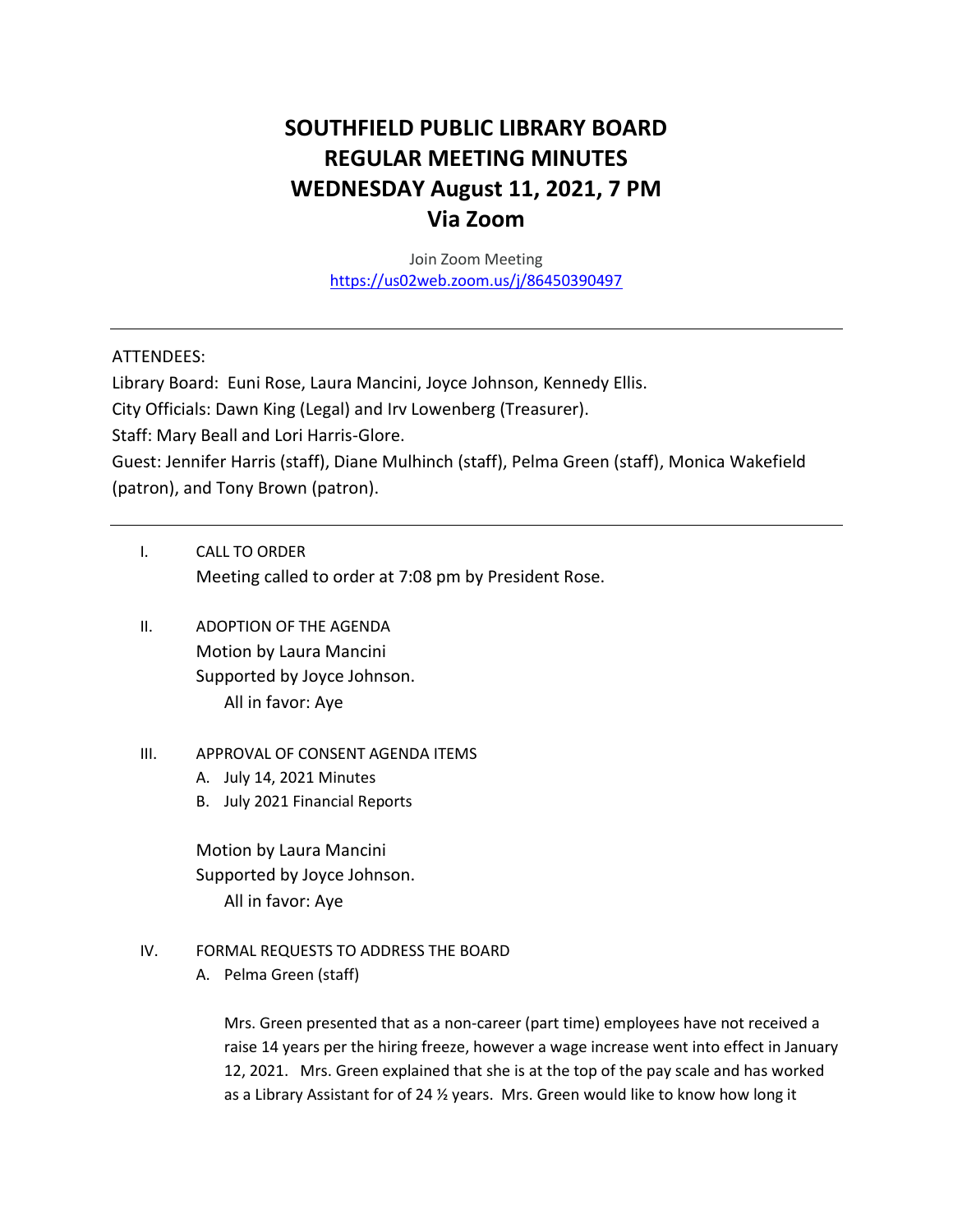would take for an employee to reach the top pay with the new increase and if there would be any consideration for an employee for longevity | seniority?

Laura Mancini: asked if the City has any provision career that the library board could match for non-career employees as any change would need to be budgeted?

Mary Beall: responded that there is not a provision for non-career as they do not have union representation.

Mrs. Green would also like to know how long does it take to get to the top of the scale because she was told that is .50 cents per 6 months until you get to the top of the scale? She also stated that there was a description in the classification that allowed for experience and credentials to be considered and would that also apply in this situation?

Mary Beall: responded that is for new hires which they would work with Human Resources to determine.

Euni Rose: remarked that something needs to be done and quickly to resolve this issue and would like to expedite the request.

Dawn King (Legal): stated that Human Resources should be the first point of contact and asked Mrs. Green to email her issue to her and she would consult with the James Meadows (Human Resources Director) on the matter as well as the Labor Attorney.

Joyce Johnson: asked that Mrs. Green tell a little about herself and wanted to thank her for her years of dedication.

Mrs. Green 24  $\frac{1}{2}$  years at the library and 25 years on December 3, 2021. She is a Library Assistant that loves working with patrons, and is dependable, and has a good work ethic. However, this is not just for her but for all non-career. She does not like that it is a flat rate but would like to see employees recognized for the skills that they bring to the position and longevity considered. What is the timeframe that a decision will be given?

Laura Mancini: remarked that the Library Assistants are the unsung heroes and is shocked that it took 14 years without a raise and there's no excuse for that.

Mrs. Green: mentioned that she spoke with Mr. Meadows and he's aware of her concern and the top pay but not the longevity.

Joyce Johnson: asked if there was longevity pay for any city employee or do you mean no increase in longevity pay is the issue to clarify that topic?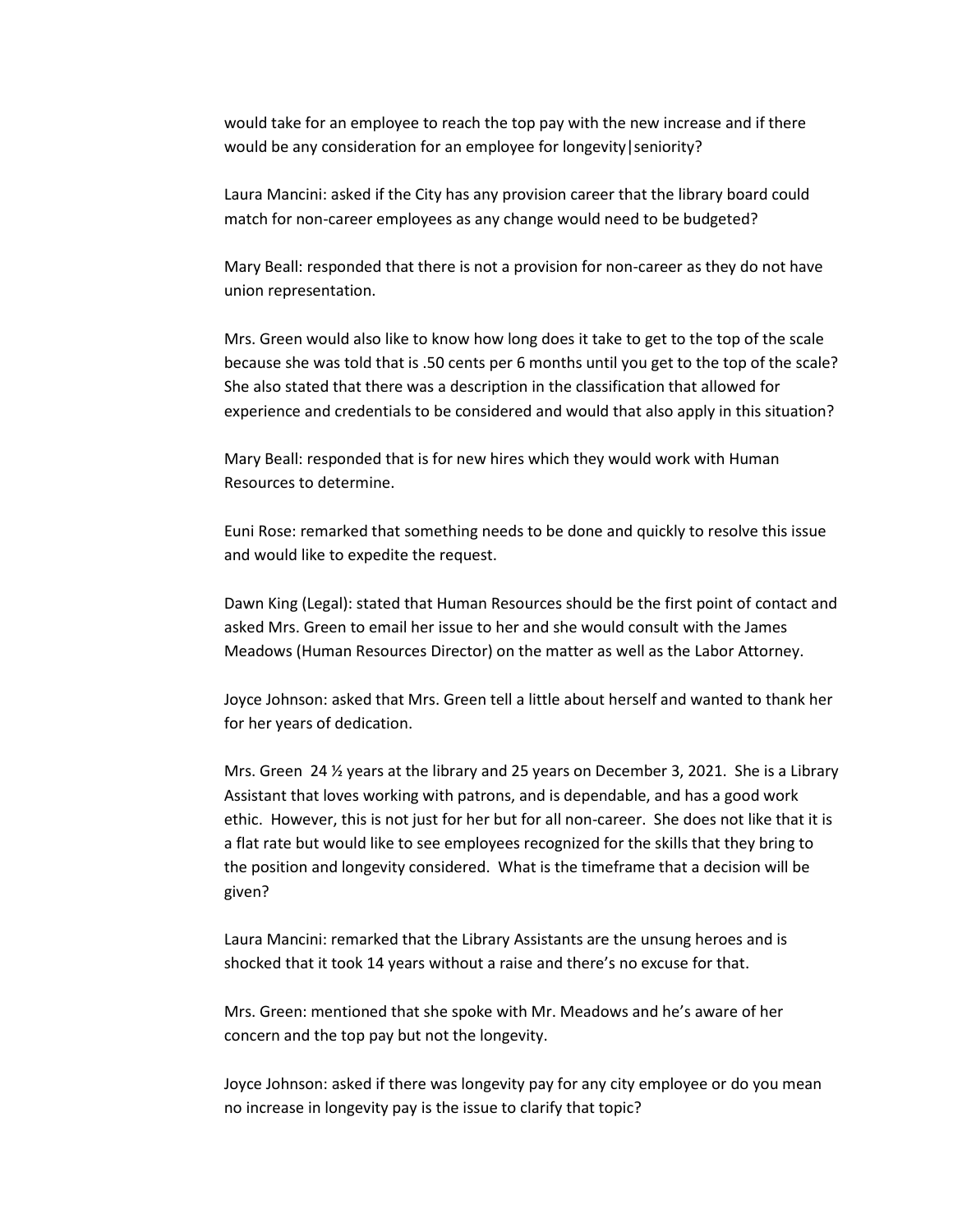Mrs. Green: stated that there's no longevity pay for the City and she's been at the same pay rate since 2007. That is the reason she's asking as others are getting raises.

Dawn King: stated she will get with Mr. Meadows tomorrow to discuss.

The Board, and President Rose, thanked Mrs. Green presenting the topic and the staff for attending the meeting prior to their exit.

Joyce Johnson: asked what the next step would be?

Laura Mancini: stated that they would need something in writing as this affects budgets and contracts so it would be hard for the board to make a decision and respond to staff.

Joyce Johnson: remarked that it was good that the attorney would talk with the HR Director who can consult with Mary.

## V. REPORTS.

- A. Interim Director's Report Mary Beall
	- Library phones have been replaced after 18 years.
	- Library computers have been ordered and the Technology dept will migrate to MS 365.
	- Interviews have been scheduled for 5 candidates for Youth Coordinator position and lots of excitement from the candidates about working with Southfield Public Schools. There is a 3-week turnaround from HR with the results from the interviews. There more interviews to come with the postings which will help with reopening in September.
	- We may need to take another look at the budget for 2021|22 goals to reassess especially for 2023 plans.
	- Outdoor concerts have been very successful with many donations at the last event for the Friends.
	- Fall programs are in the planning phase with mostly Youth being virtual and Teen|Adult as a hybrid of virtual and face to face.

#### VI. BUSINESS

- A. Recruitment/Approval job description for City Librarian Laura Mancini
	- Thanks to everyone who reviewed the draft and provided feedback.
	- Now we can review what we have compiled, approve and finally send it to HR.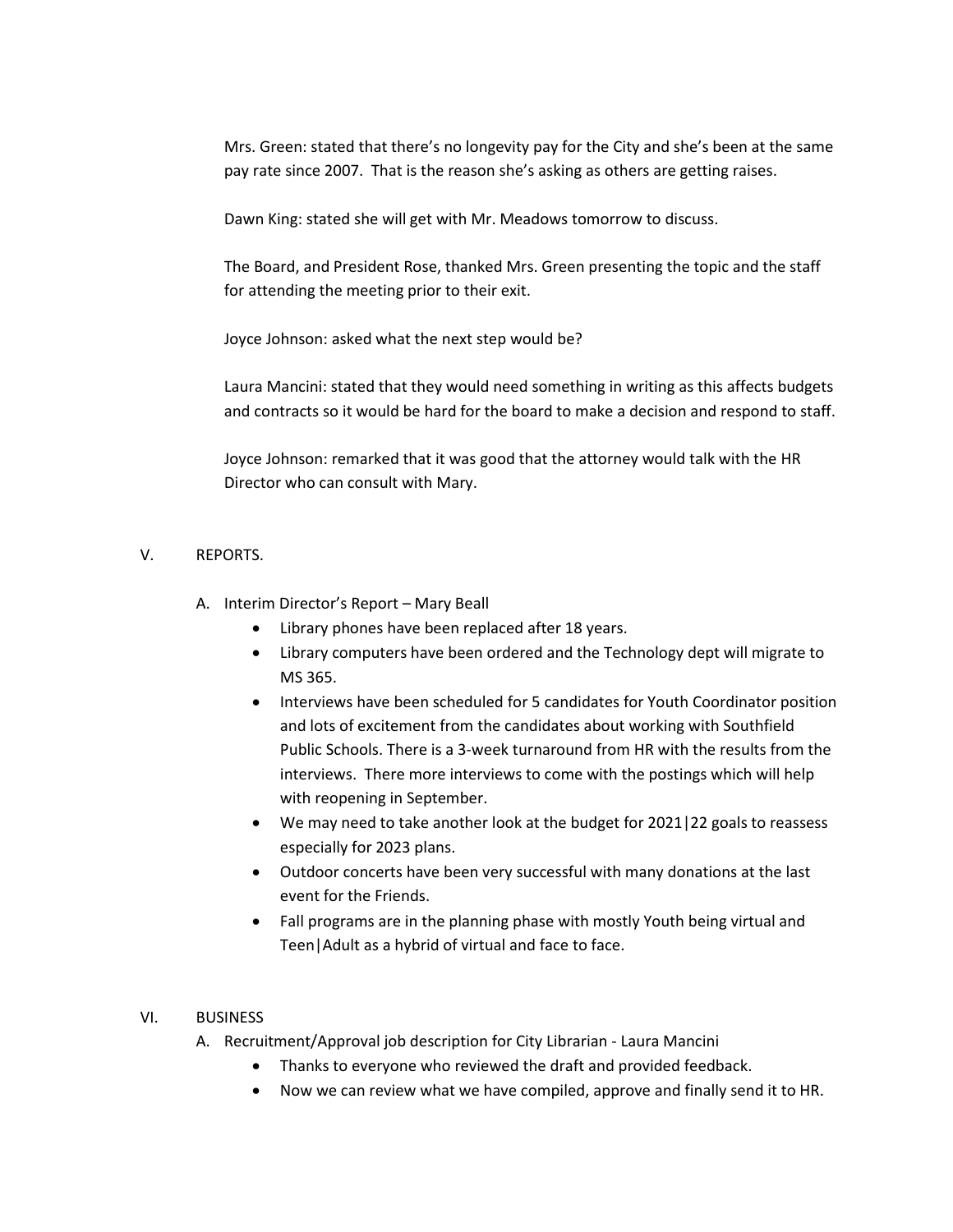Motion by Laura Mancini Supported by Euni Rose All in favor: Aye

• The Board resolved to send the Library Director job description to HR as it with the changes showing that they would like to see implemented as written to be finalized.

Mary Beall: Is there a date you would like to have it posted?

Laura Mancini: stated that she was under the impression that it would be posted after the election.

Mary Beall: mentioned that she thought the decision would be made after the election. Mary will forward the document to HR and clarify about the posting date and let the Board know if it will post prior or after the election.

B. Interim Director Goals

Laura Mancini: stated the Board has reviewed the goals of the Interim Director.

Mary Beall: asked if the Board would like to prioritize the goals as it may be difficult for one person to achieve the goals?

Laura Mancini: remarked that the restoration of hours and services is a top goal for consideration along with the COVID 19 Delta variant as a factor with reopening phases.

Euni Rose: remarked at how proud she is of the Mary and the library staff with the reopening and that we never disappoint.

Joyce Johnson: asked if Mary could prioritize the goals as an acting Interim Director?

Laura Mancini: believes the reopening phases should be the top priority as you can not do one without the other.

Joyce Johnson: stated that the priority should be as follows:

- 1. Reopening
- 2. Hiring of staff
- 3. Expansion of library hours

Mary Beall: mentioned that Fred Zorn (City Administrator) did say to let him know how the City can help the Board if ever needed.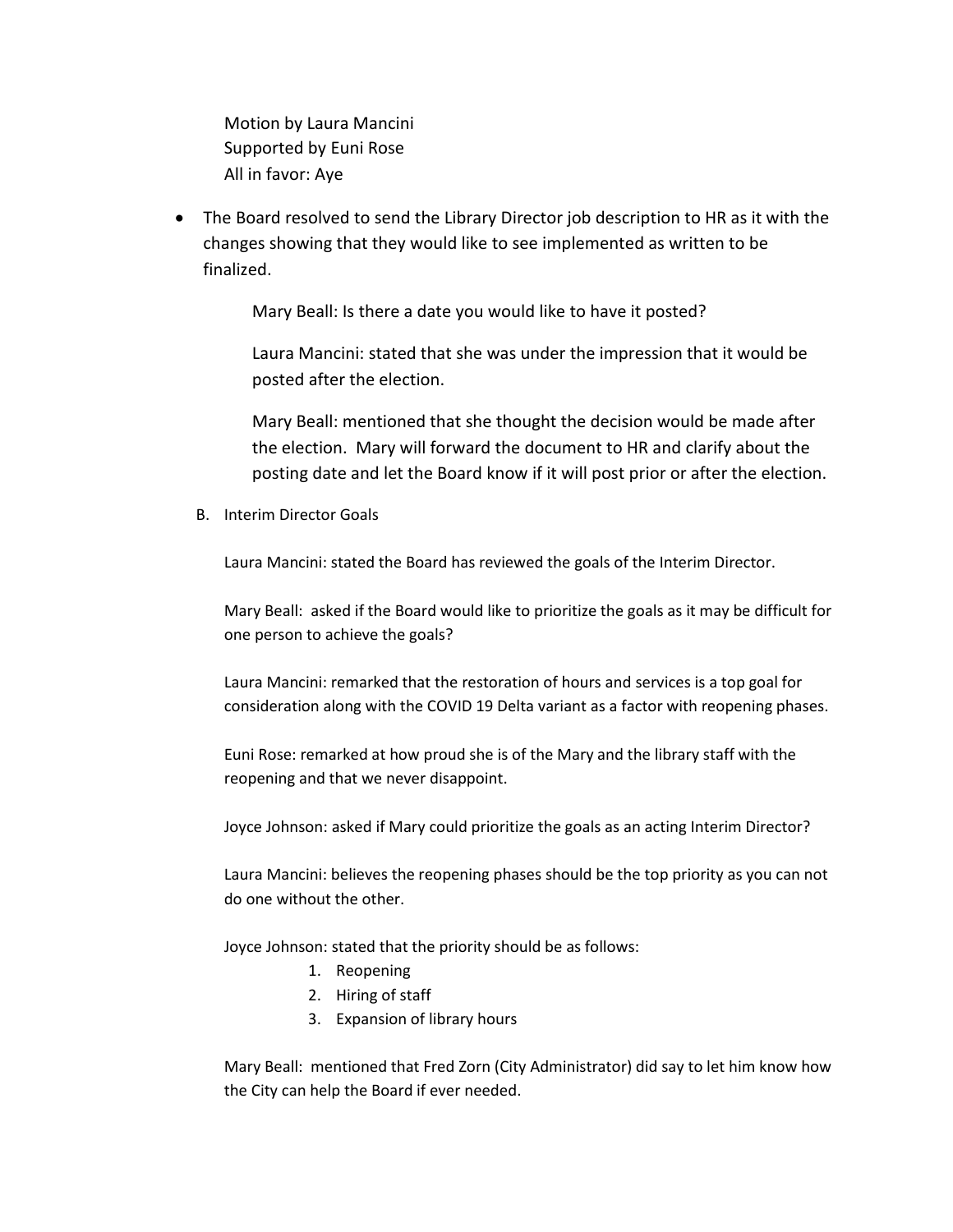Laura Mancini: stated that the Board should send the information to Fred so he knows we did our homework.

C. Landscaping/Grounds Renovation Update

Mary Beall: remarked that the landscape project is major part of the reopening phase.

- Mary has a meeting with Chris, OHM, to get the work started.
- First phase is to get the plants in this week or next..
- Second phase is to work on the hardscape-remove pavers and replace with cement.
- A huge thank you to the Board for approving this project.
	- D. Library Reopening Phases

Mary Beall: mentioned that she sent an update of the opening to the Board.

- Since June  $30<sup>th</sup>$  it has been slow but patrons have expressed how happy we are fully open to the public.
- COVID 19 transmission rates, especially with the delta variant along with staff levels will also be a consideration.
- Guest passes (non-cardholders, TLN, residents) will begin later this month for the next phase of reopening.
- Labor Day and fall hours may need to be adjusted as we do not have enough staff to expand the hours at this time. However, our Saturday hours are very slow (3 to 4 patrons) and since we are underutilized, the staff would like to suggest we move those hours to Sundays in the fall. Sundays have statistically been our busiest day of the week especially with school back in session.

Be it RESOLVED that the Southfield Public Library Board voted that the Southfield Public Library will discontinue hours on Saturdays will resume regular hours on Sundays from 1-5 pm beginning September 12, 2021.

 Motion: Laura Mancini Supported: Joyce Johnson All in favor: Aye

Laura Mancini: stated that the Board would like to thank Mary for all the hard work that she's done!

Mary Beall: remarked that it is the great SPL staff who think on their feet and are so happy to back open that makes it happen!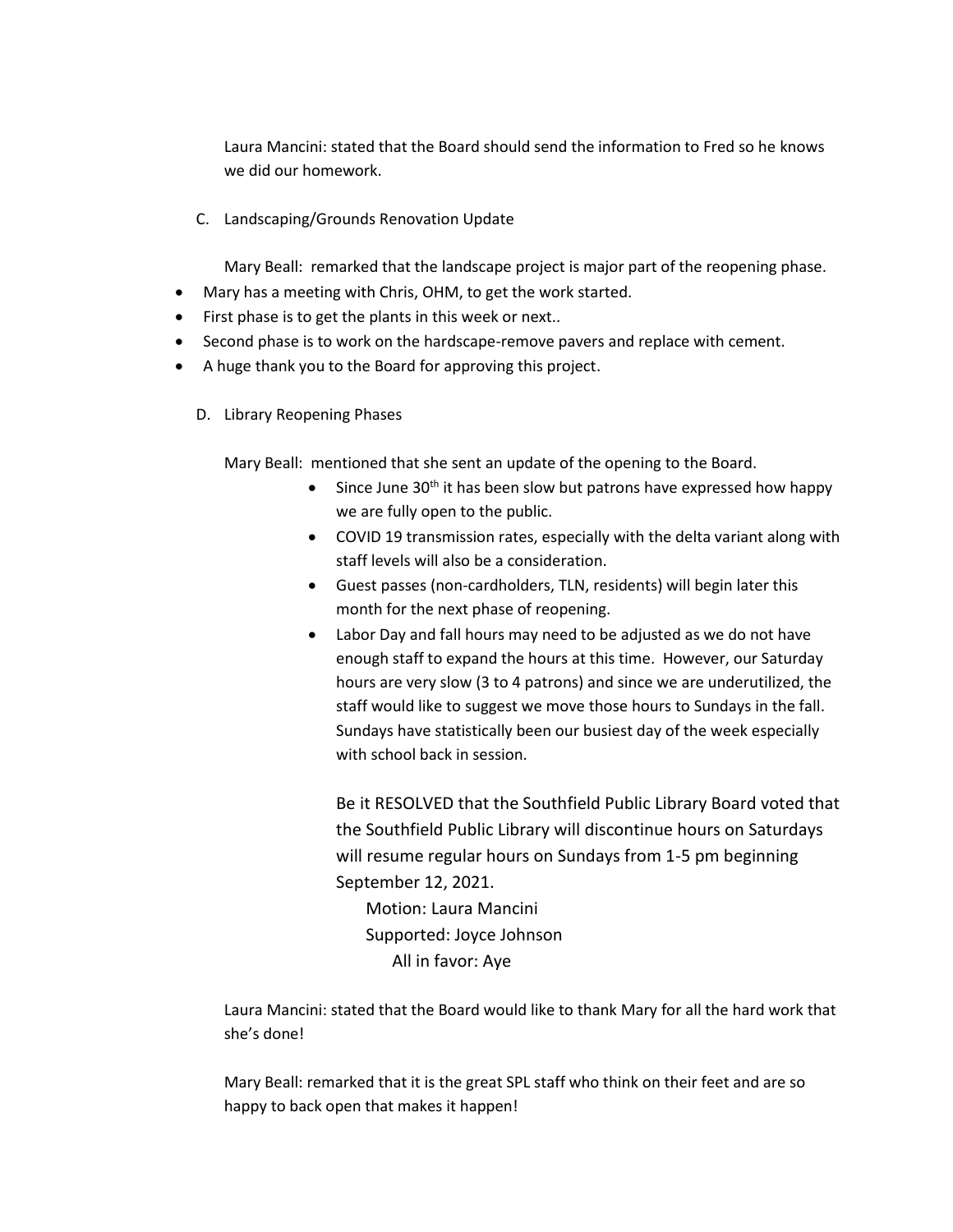Joyce Johnson: asked about Teen and Adult programs for the fall?

Mary Beall: stated that there are exciting programs scheduled for fall including cooking, gardening, Jazz & Blues, historical programs

#### E. Library Board Packets

Mary Beall: polled the Board to see if members would still like to have duplicate Board packets sent via postal mail in addition to the original emailed document or if the emailed packet was enough?

- Euni Rose Mail and Email, however, later said email only
- Laura Mancini Email
- Joyce Johnson Email
- Kennedy Ellis Email

#### VII. COMMENTS

Kennedy Ellis: asked if there were any volunteer opportunities possibly after the Labor Day holiday?

Mary Beall: stated that it would be something to look forward to and to email or text her if interested.

Joyce Johnson: remarked that it was good to be able to listen to Pelma today and is curious about the actual pay and job description. People are finding other jobs that are more profitable and hopes that we don't lose employees because of that.

Laura Mancini: stated that it would be public information to inquire but not sure about the ability to do anything about it.

Mary Beall: stated that it would be something the Board may need to consider especially if HR says its up to you. The last time was initially deciding the pay scale for the positions but as the Interim Director, I am not deciding about budget or policies without the Board.

Joyce Johnson: commented on how the Board received the emails from Mary and was happy about how you handled it so quickly.

Laura Mancini: wanted to second that because they weren't allowed to fester.